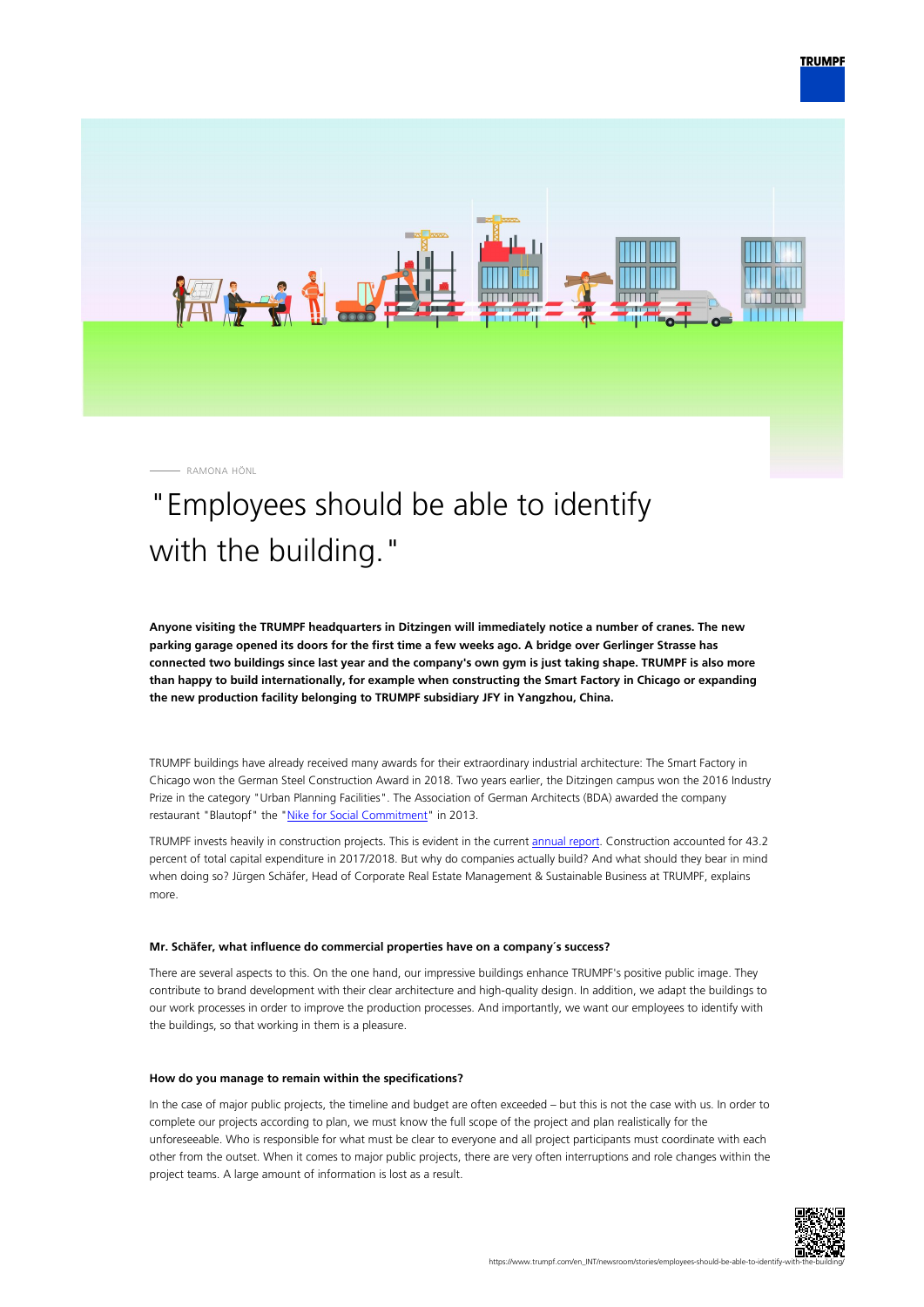



The TRUMPF company restaurant "Blautopf" in Ditzingen is one of Jürgen Schäfer's favorite projects. In 2013, the Association of German Architects (BDA) awarded the building the Architecture Prize.



In 2016, the Ditzingen Campus won the Industry Prize in the category "Urban Planning Facilities". Shown above: The gatehouse.



The ground-breaking ceremony for the new production hall at the TRUMPF site in Hettingen in January 2019. 120 employees are to move into the competence center in two years.



In Chicago, TRUMPF inaugurated a Smart Factory for networked sheet metal processing in 2017.



In May 2018, the TRUMPF subsidiary JFY in Yangzhou opened the Group's largest production site worldwide to date. The production area is 19,000  $m<sup>2</sup>$ .

### **What was the most rewarding and the least pleasant experience with a construction project for you personally?**

My favorite project was the "Blautopf" company restaurant in Ditzingen, because from a technical point of view it presented the biggest challenge. For the wooden roof structure we had to carry out many tests and calculations because the wood used is "alive" compared to building materials such as steel or concrete. I haven't had a bad project so far but during some I could have done without the – literally – sweaty or frosty phases, like when searching for a plot of land in the scorching sun in Mexico or in Chicago at -30° C.

## **What advice can you give to private house builders?**

Always plan in a buffer – both for the move-in date and for the budget. However, this buffer must not be revealed to the architect and the contractors.